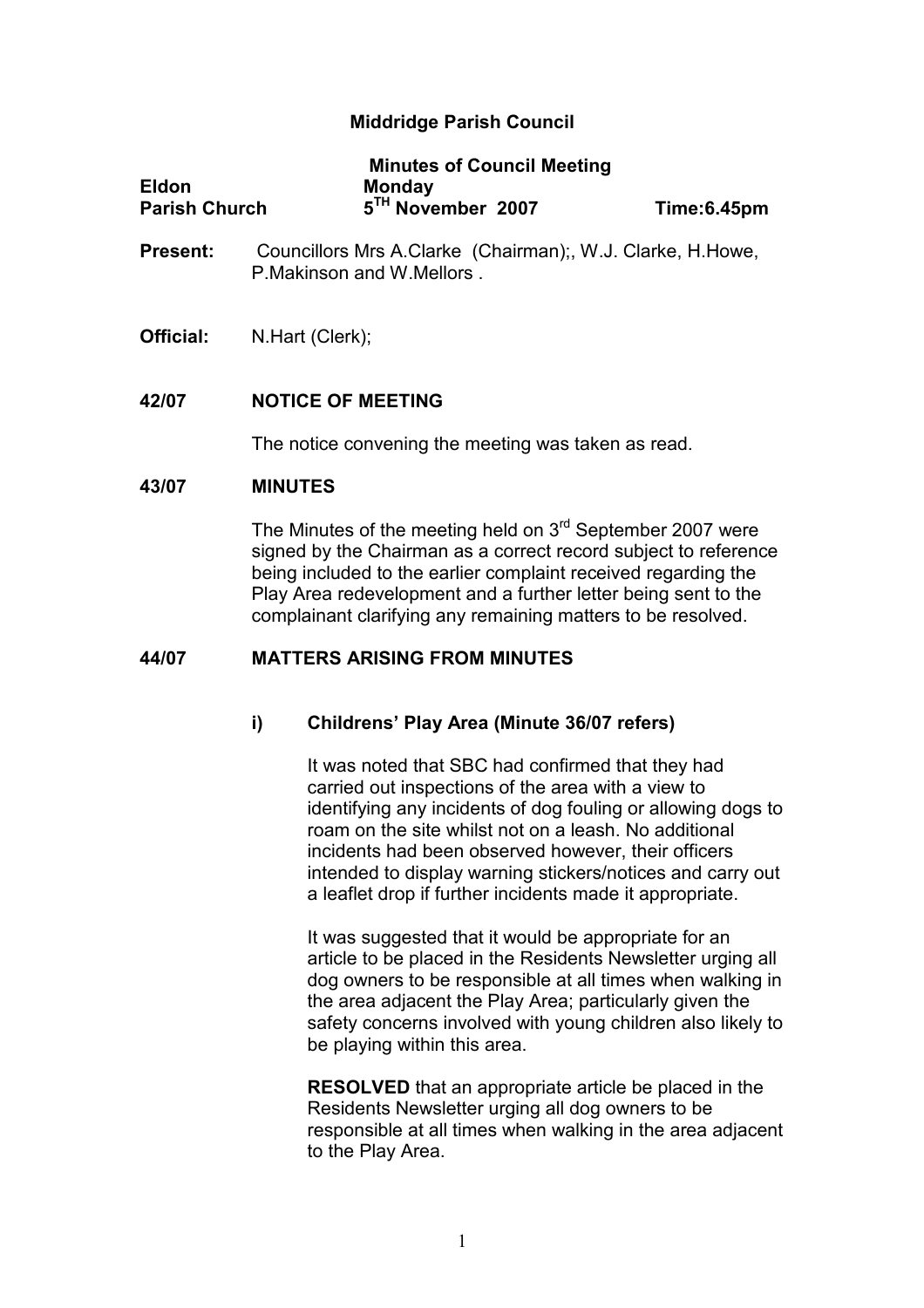### ii) Remembrance Sunday (Minute 38/07 refers)

Arrangements for Remembrance Sunday were confirmed following the Chairman's meeting with representatives from Shildon Town Council; with two wreaths having been ordered, one on behalf of the Parish Council and one for the Residents Association. Persons attending were requested to meet at the Village Hall at 11.45am.

#### iii) Dog Litter Bin (Minute 40/07 refers)

Members were advised that an application form for a replacement dog litter bin had now been received from Sedgefield Borough Council; and that it was now necessary to identify the preferred location for the bin. It was proposed that the bin be sited on the open space opposite No. 1 Walker Lane.

RESOLVED that the application form for a replacement dog litter bin be returned to Sedgefield Borough Council indicating the preferred location for its siting.

### 45/07 ACCOUNTS FOR PAYMENT

Members considered a schedule of Accounts for Payment; together with the following additional invoices:-

| -CE Walker               | <b>Grasscutting August</b> | £246.75 |
|--------------------------|----------------------------|---------|
| -Middridge Village Assoc | Middridge Mercury          | £18.00  |

 Members were also advised that an account reminder had been received from NPower (despite no earlier invoice having been received) requesting payment for energy used to the sum of £246.16. It was believed that this related to electricity used for Christmas Tree lights for the past two years. Members requested further details of this invoice prior to considering payment.

RESOLVED that the following accounts be approved for payment, together with the additional invoices presented above from C.E.Walker and MVA:-

CE Walker

| <b>CE Walker</b>        | Grasscutting-June, Sept   |         |
|-------------------------|---------------------------|---------|
|                         | November                  | £740.25 |
| National Assoc of Cllrs | Affiliation 07/08         | £76.38  |
| <b>JWS Power Wash</b>   | <b>Bus Shelter-Repair</b> | £975.00 |
| N.Hart                  | Salary                    | £175.00 |
| N.Hart                  | Postage                   | £1.80   |
|                         |                           |         |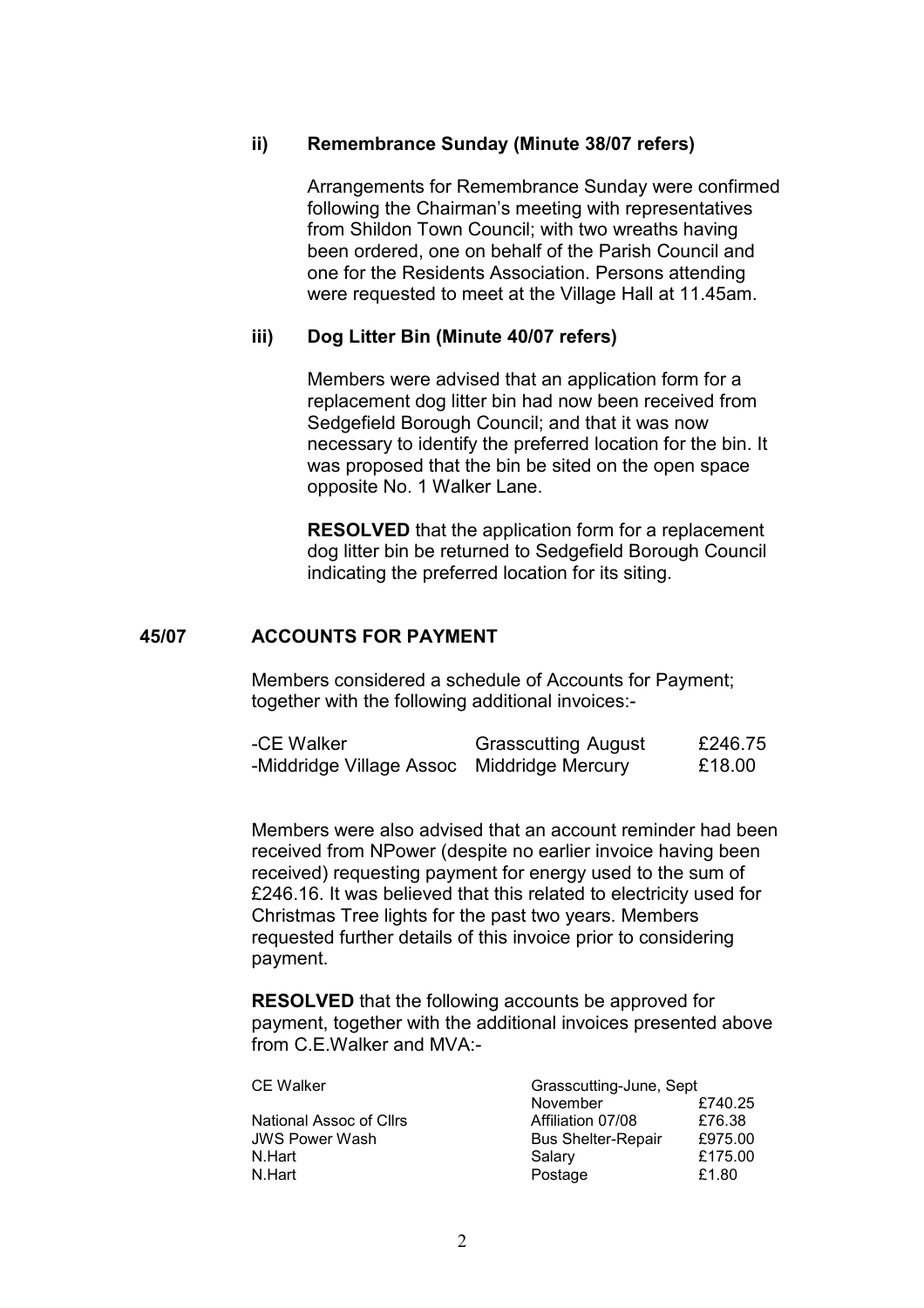| Sedgefield Borough Council    | <b>Election Costs</b> | £145.29 |
|-------------------------------|-----------------------|---------|
| Middridge Village Association | Mercury-March-July    | £18.00  |

#### 46/07 GROUNDS MAINTENANCE & GENERAL REPAIRS

i) Grounds Maintenance Contract

Consideration was given to the invitation for contractors to submit quotations for the Parish Council's Grounds Maintenance Contract for 2008/9.

RESOLVED that quotations be invited from the following contractors as per the existing contract specification; and submitted quotations be considered at the next meeting:-

 $-C$ . F. W. -G.R. -G.A.T.C.

### 47/07 CHILDREN'S PLAY AREA

Consideration was given to the Clerk's monthly Inspection Report regarding the above facility. It was also noted that, in addition to the annual inspection report carried out by Zurich Insurance as a condition of their policy, Sedgefield Borough Council had offered to provide an additional annual inspection (as carried out on behalf of other Parish/Town Councils in the Borough) for an estimated cost of £30. This inspection would generally be carried out in November each year.

Members were also shown the promotional material received from the Lottery Fund in respect of the funding awarded as part of the recent Play Area redevelopment; which included a commemorative plaque, certificate and adhesive labels. It was suggested that the Clerk contact Sedgefield Borough Council to discuss whether they had any plans to commemorate the new facility.

#### RESOLVED that:-

- 1. The Inspection Report of the Clerk regarding the play area facility be noted.
- 2. The Clerk confirm with Sedgefield Borough Council their offer to provide an additional annual inspection report at an estimated cost of £30.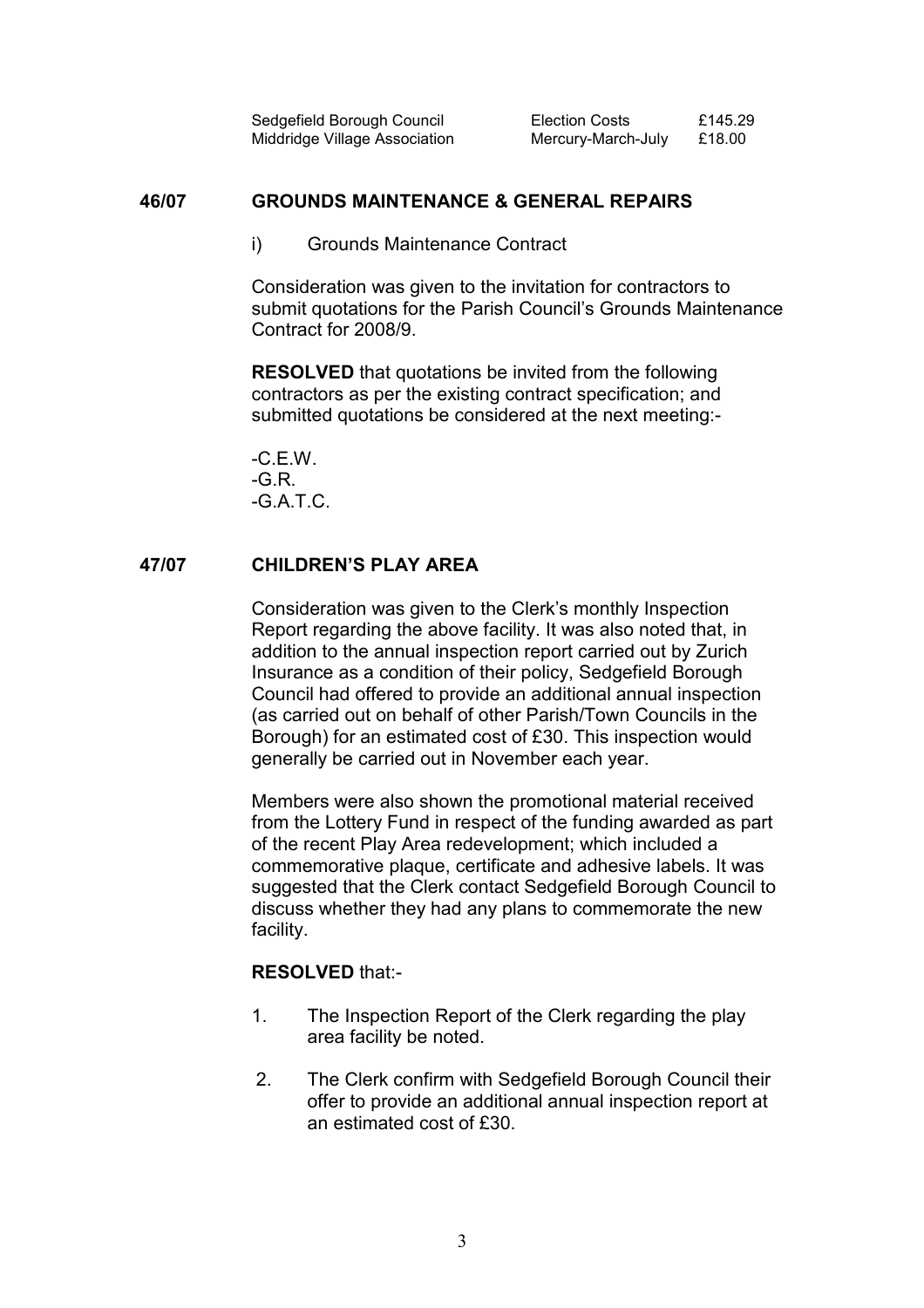3. The Clerk contact Sedgefield Borough Council to discuss whether they had any plans to commemorate the Lottery Funding received for the redevelopment of the new play area facility.

## 48/07 PLANNING APPLICATION-DEMOLITION OF STORE BUILDING AND CREATION OF 2 NO DISBLED CAR PARKING BAYS-MIDDRIDGE VILLAGE HALL

Consideration was given to the above application submitted by the Middridge Village Association. It was believed that further consent would be required for the parking bays.

RESOLVED that no objections to the application be submitted.

(Councillors J.Clarke and Mellors each declared a personal, nonprejudicial interest in respect of the above item as a result of their membership of the Middridge Village Association.)

### 49/07 GENERAL CORRESPONDENCE

(i) Durham County Council-National Tree Week

Consideration was given to participation in the above event. It was suggested that a representative from DCC be requested to meet with members at the earliest opportunity to discuss options/preferred siting of any trees obtained via grant funding from DCC.

- (ii) Durham County Council-Budget Consultation
- (iii) Quality Parish Council

Members were invited to consider whether the Parish Council wished to express an interest in being considered as a Quality Parish Council, as proposed by the County Durham Local Councils Commission. Members expressed concern that the cost and time commitment required from such a process was not an appropriate use of resources for an authority of only some 268 constituents.

(iv) Request for Financial Assistance-Victim Support

The request for financial assistance was noted.

# 50/07 CHRISTMAS CELEBRATIONS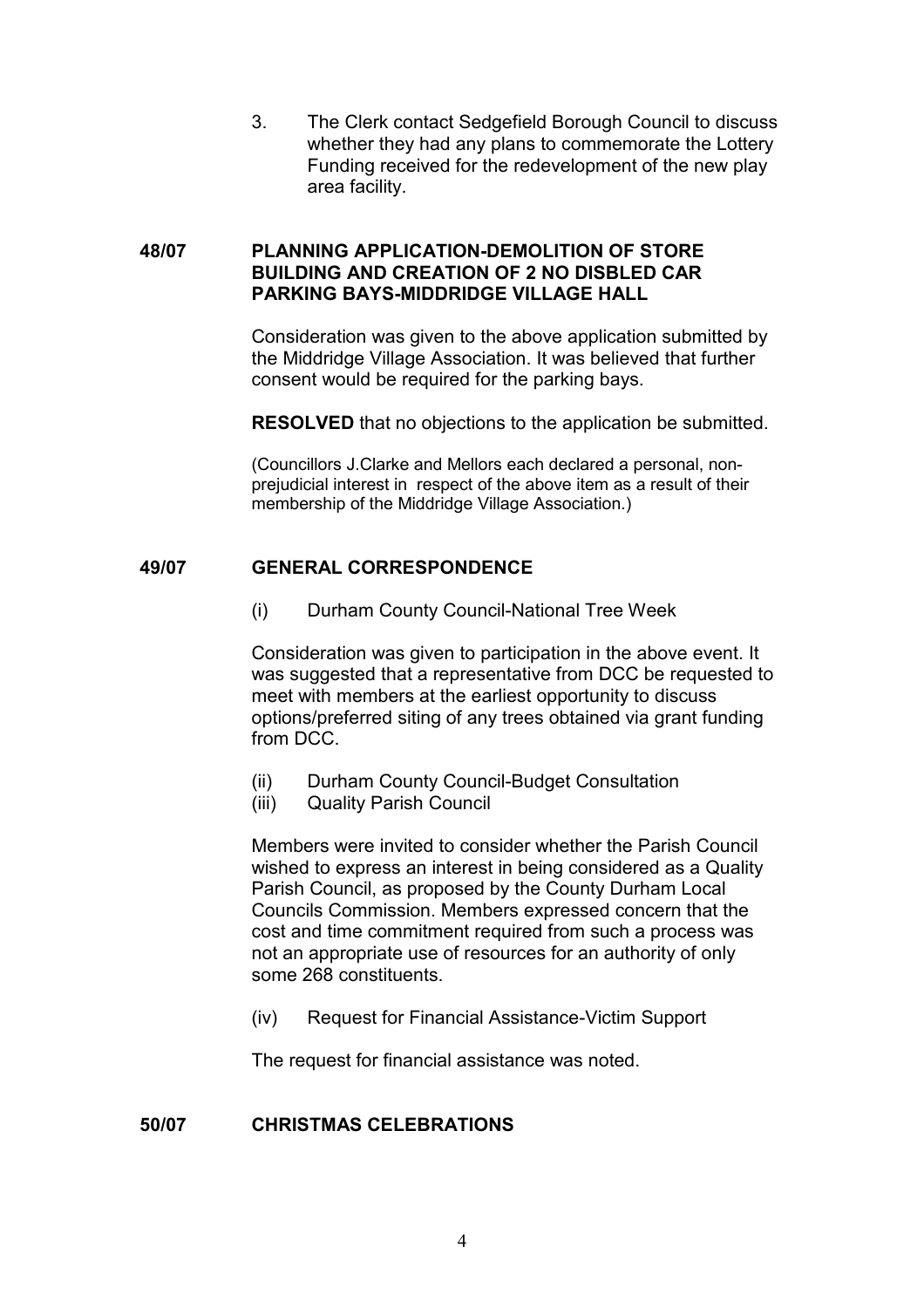Arrangements for the delivery and dressing of the Christmas tree were noted. The supplier had however advised that he would be unable this year to supply as large a tree as normal, due to difficulties within the industry.

Confirmation had been received from the Residents Association that they did not wish to commemorate the refurbishment of the Village Hall and celebrate Christmas on the same occasion. It was therefore proposed that, should the Residents Association wish to host a Christmas event, the Parish Council would be prepared to contribute the sum of £50 towards the event.

RESOLVED that the arrangements for Christmas celebration be noted and the Residents Association be advised accordingly.

## 51/07 ADDITIONAL ITEMS

(i) Road C35 Middridge Village-Traffic Speeds

It was suggested that Durham County Council (DCC) be contacted again regarding this Parish's concerns over traffic speeds on this stretch of road and asked whether it would consider installing, for a temporary period, a 'radar' sign illuminating and advising drivers of their speed as they approach and leave the Village. Alternatively, whether DCC had any other ideas in which the dangers of excessive speed on this road could be highlighted.

RESOLVED that the Parish Clerk contact DCC accordingly.

(ii) Parish Council Computer

The Parish Clerk advised of difficulties experienced in using the above computer. It was proposed that Cllr Howe contact a ICT Repair specialist with a view to a condition report being prepared on the computer; and at the same time, Cllr Makinson obtain an estimate for the cost of purchasing a new PC or Laptop.

(iii) Public Footpaths

Reference was made to the condition of the public footpath opposite Blind Lane. Councillor Mrs Clarke advised that, having recently spoken to the relevant officers at DCC re the Parish Paths Scheme, she would contact them again to raise their awareness of concerns regarding the condition of this particular footpath.